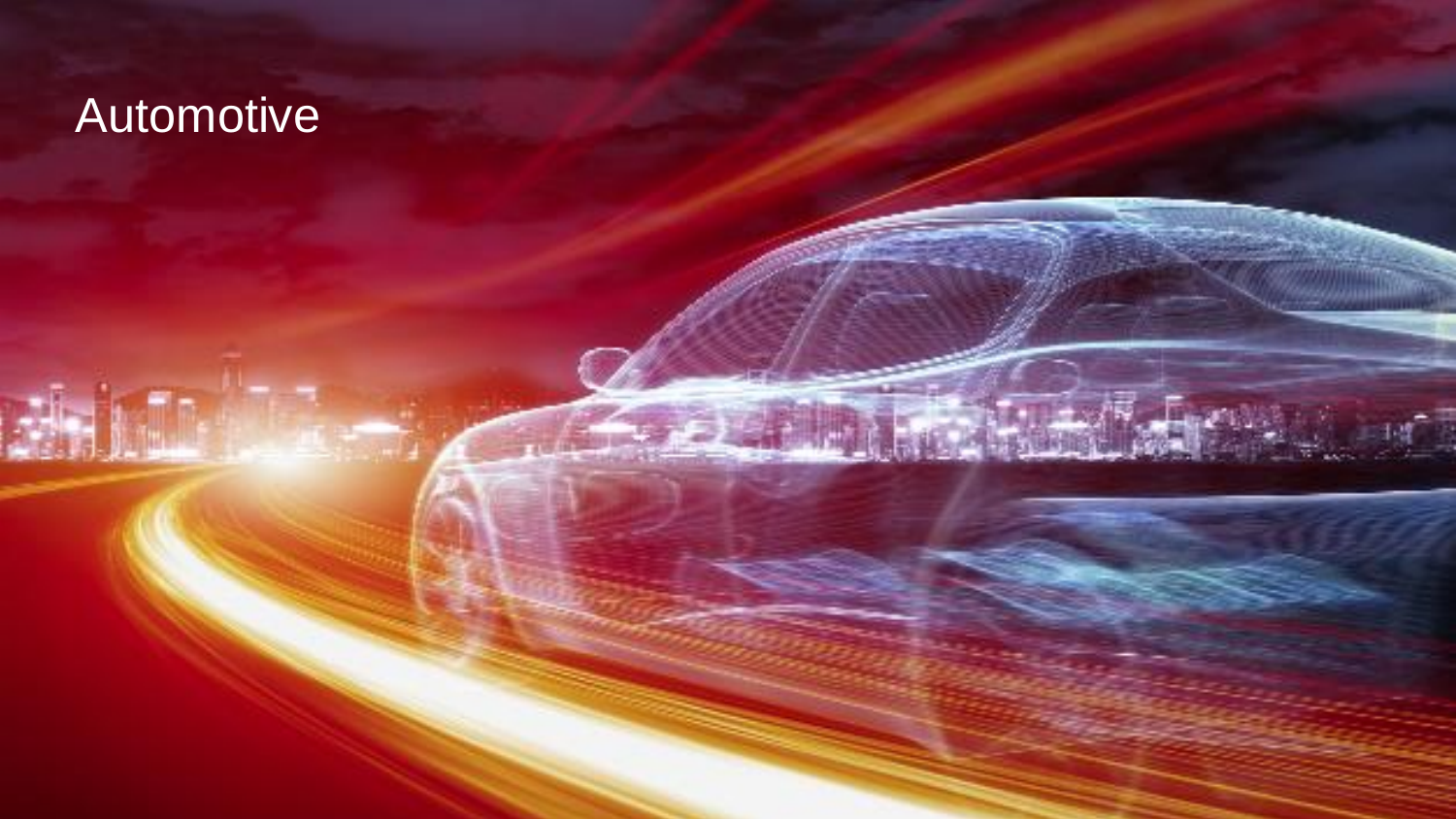

# Trusted Solutions For Automotive



Driving a safer, cleaner and more efficient industry

A wide range of automotive services during the entire lifecycle of the product

Extensive expertise in automotive testing and global laboratory testing capabilities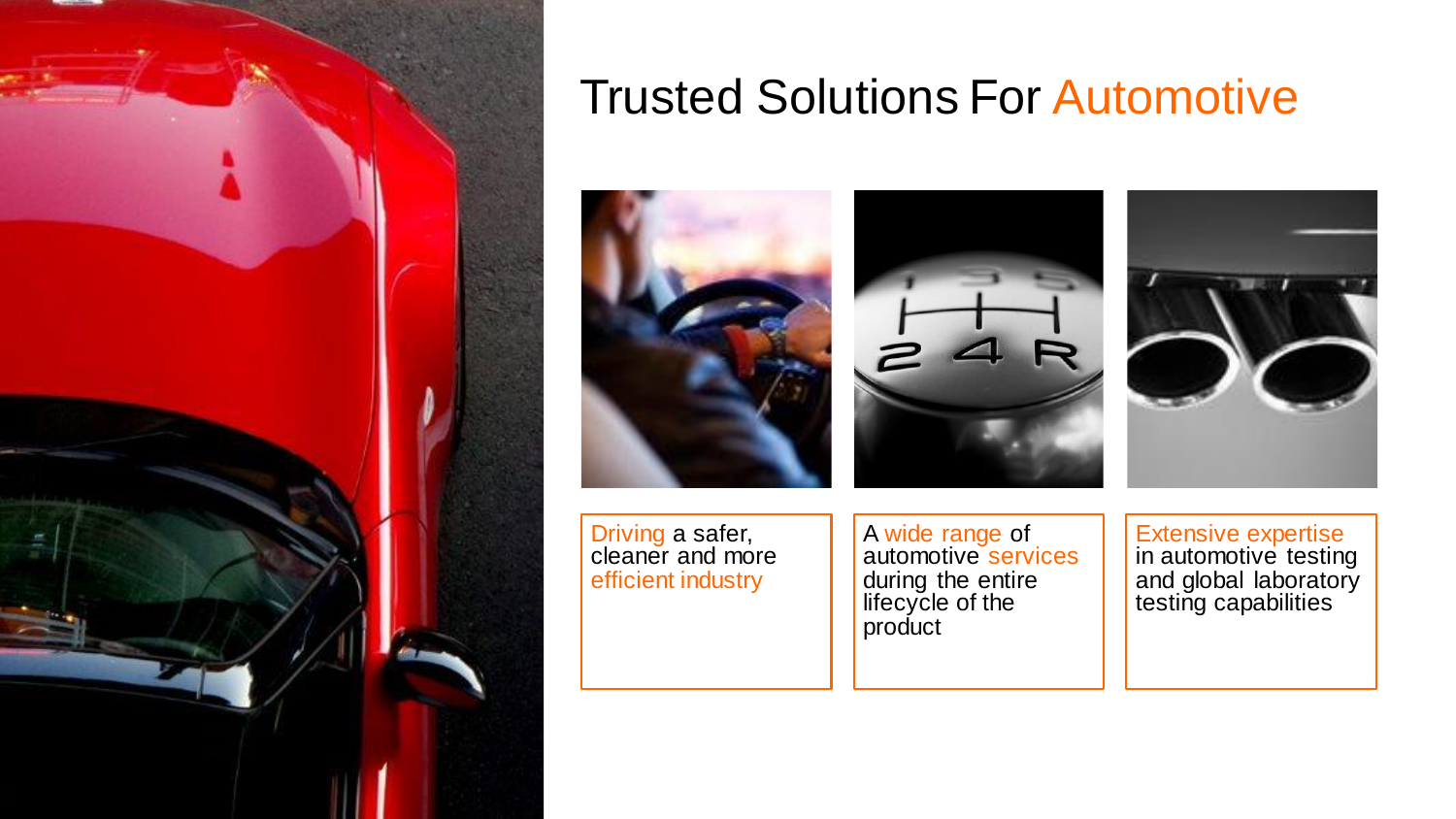# Product Categories We Cover







#### **Raw materials**

Polymers & plastics composites **Metal** Paintings and coatings **Rubber Glass** 

#### **Trim & décor**

Handle Seat Armrest Door trim Seat trim Dashboards materials **Paintings** 

#### **Mechanical systems**

Steering wheel Gear box Steering column Airbag Seat belt **Clutch** 

#### **On-board electronics**

Led/lighting **Converter** Car Key Tactile screen Sensor Camera, Radar & Lidar Intelligent antenna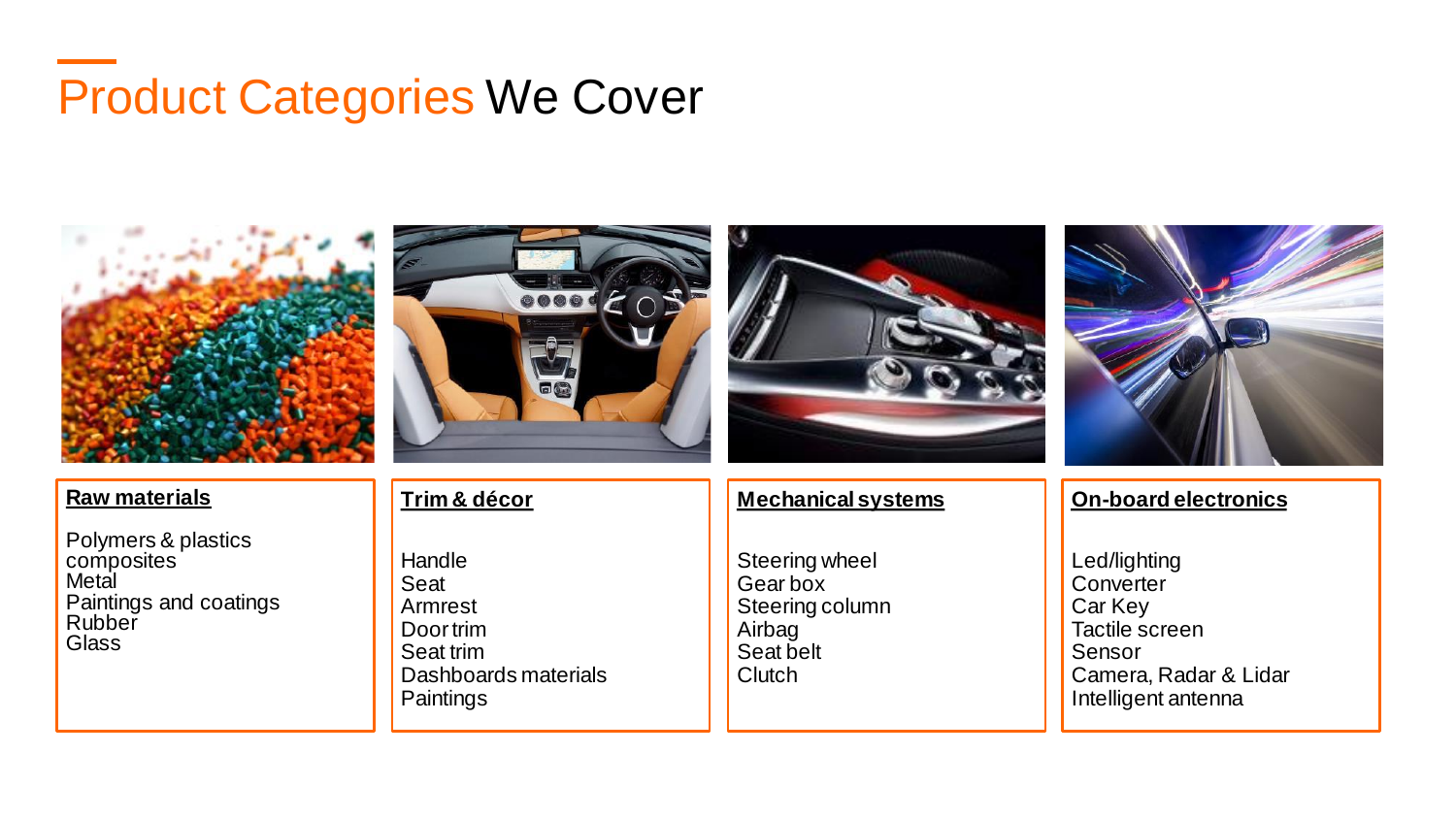# Services We Offer

### **MATERIALS TESTING**

- **UV photoaging (xenon arc, fluorescent** lamp, carbon arc)
- **Corrosion (humid cycled or constant)**
- Climatic aging (hot, cold and humid conditions, exposure to sunlight)
- **Mechanical testing**
- **Appearance testing (e.g. abrasion,** scratching, fluid impact)
- **· Thermal analysis (e.g. DMA, TMA,** DSC, TGA, ash content)
- **Flammability testing (FMVSS302)**
- **· Interior emissions (VOC/Formaldehyde** testing, odor, fogging)
- **Chemical analyses (e.g. GC-MS,** HPLC, GC-FID, FTIR, ICP)
- Cleanliness of components
- **Pressure testing**
- Failure and damage analysis

### **TESTING - DYNAMICS**

- Seat endurance
- **Chassis part fatigue**
- Armrest force test
- **Electric rear mirror adjust test**
- Window regulator test
- Door handle/grip test
- Side door key life test
- Open/close inside/outside
- Hood fatigue endurance test
- **Electric/manual tailgate fatigue**
- Airbag
- **Seat belt testing**

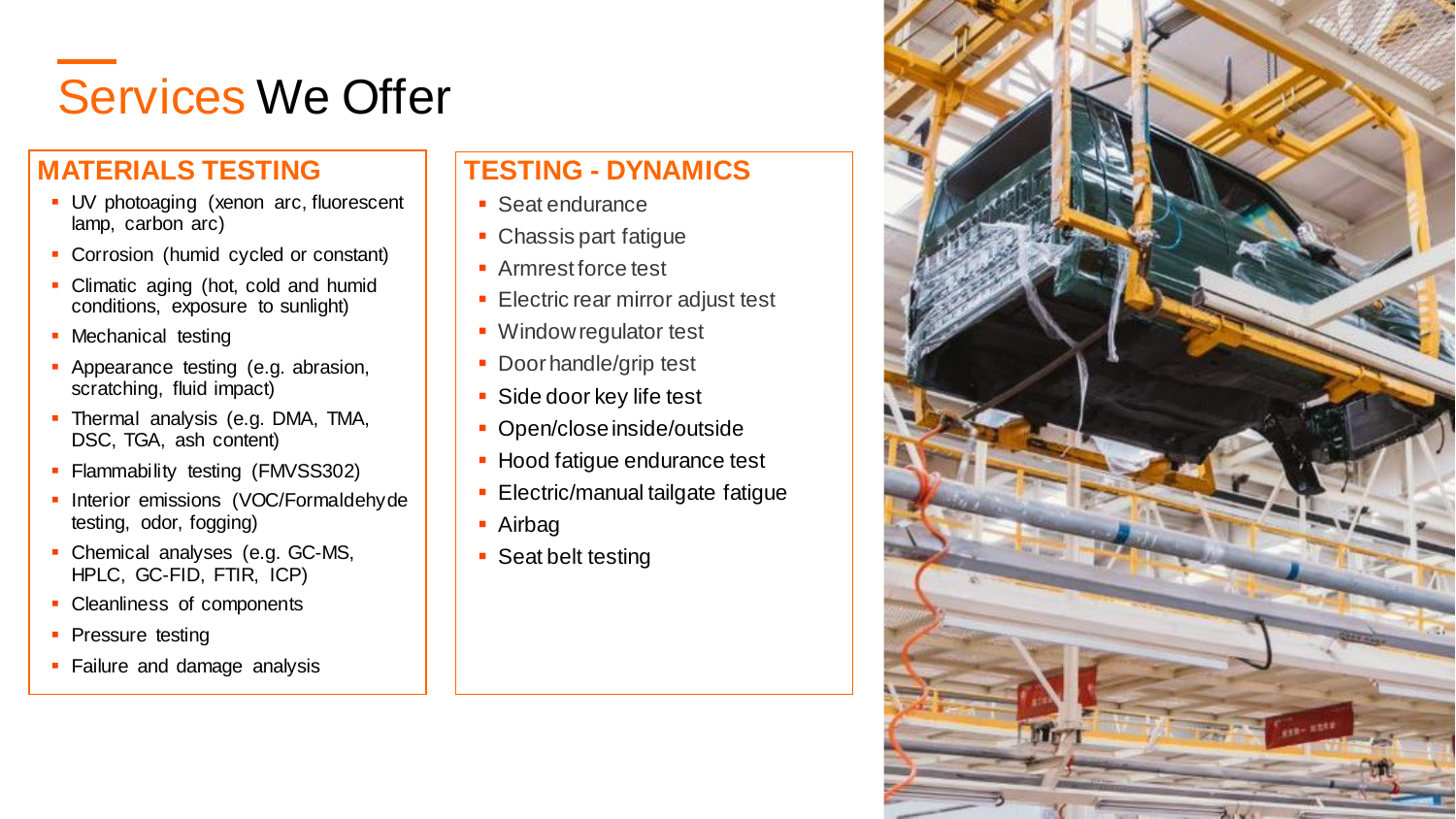# Services We Offer

### **ON-BOARD ELECTRONICS TESTING**

- Gas corrosion
- Vibration & shocks
- **IP (Ingress of Protection, dust & rain)**
- **Climatic tests (temperature & humidity,** constant & cycled, thermal shock, altitude, splash water)
- **Abuse testing and life cycle**
- Electrical measurements (resistivity, insulation, & contact resistance, ESD, micro-cut, dielectric strength)
- **Failure and damage analysis (whisker)** test by SEM-EDX, surface analysis by TofF-SIMS, XPS, AES)
- **· HALT & HASS**
- **· Restricted substances (e.g. RoHS,** Reach & GADSL, WEEE, ELV)
- EMC
- **Wireless testing**
- **E** Test item with AI solution
- Software validation and functional safety (ISO 26262)

# **HOMOLOGATION**

- **Testing services**
- Submission of approvals (E1 Germany, E4 Netherlands, E5 Sweden, E24 Ireland, Taiwan)
- **· Interpretation of test standards**
- **Investigation of requirements for** target markets
- Preparation of manufacturer's documents
- Trainings / Audits (e.g. ISO 17020, ISO17025, ISO 9001)
- Conformity of Production (COP)